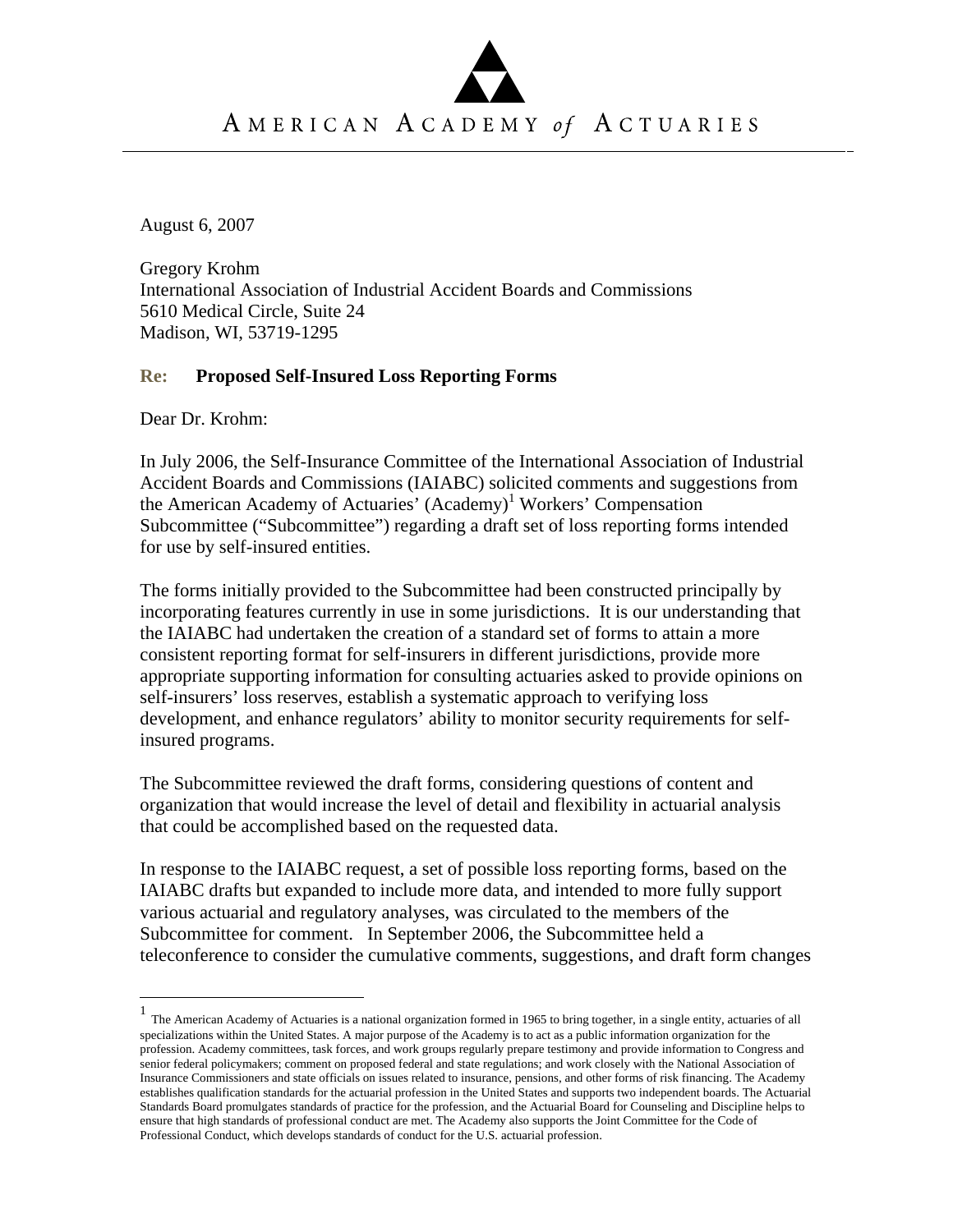that had been offered. That teleconference included participation by a representative of the IAIABC Self-Insurance Committee.

The discussion acknowledged the analytical value of many of the suggested additions to the IAIABC drafts but also raised the practical consideration of whether many selfinsureds and/or their Third Party Administrator (TPA) vendors would be willing and/or able to supply portions of the detail under review.

The Subcommittee concluded that the preferred approach would be to establish a set of forms requesting broad information pertaining to self-insured program costs, would be organized in a fashion that would support basic actuarial techniques, and would request information that most self insureds would be able to supply. Ultimately, the forms attached hereto were viewed as being preferable to more rigorous and technically advanced alternatives. While those alternatives may theoretically allow a greater range of actuarial methods and focus on more refined details, the considered judgment of the Subcommittee was that they would meet resistance from the self-insured community and/or request information that proved to be unavailable from significant parts of that community.

In March 2007, a second review was conducted via teleconference with input from a consultant experienced in working for and with self-insured clients. With particular regard to the resulting forms, we note the following:

## Exhibit A:

The loss report forms should ask self-insurers to describe any excess insurance provisions applicable to their history of self insurance in the state in which their activities are being reported. Such a description should include: policy period(s), applicable limits, whether the limits applied on a per claim or per occurrence basis, any aggregate excess provisions, whether excess coverage applied to losses only or to losses and expenses combined, etc.

The Subcommittee expects that the identification of the TPA firm(s) handling specific claims may at best be available only for open claims from many self-insureds. Accordingly, even if the IAIABC elects not to include that column in the loss reporting forms, we recommend that TPA arrangements be the subject of a separate narrative question requesting that self-insurers describe the TPA arrangements historically applicable to their workers' compensation business in the state in which their activities are being reported.

## Exhibit B:

The suggested form provides columns for both gross and net incurred-but-not-reported (IBNR) losses. These columns are intended to cover both future loss developments on known claims and the potential emergence of new claims. Some self-insurers may focus only on gross or net data. Consequently, the Subcommittee suggests that the forms be used in a fashion that allows self-insurers to report either or both of these columns. It is anticipated that identifying IBNR by state and accident year may present a challenge to at least some self-insurers who book these amounts only on a corporate, countrywide basis.